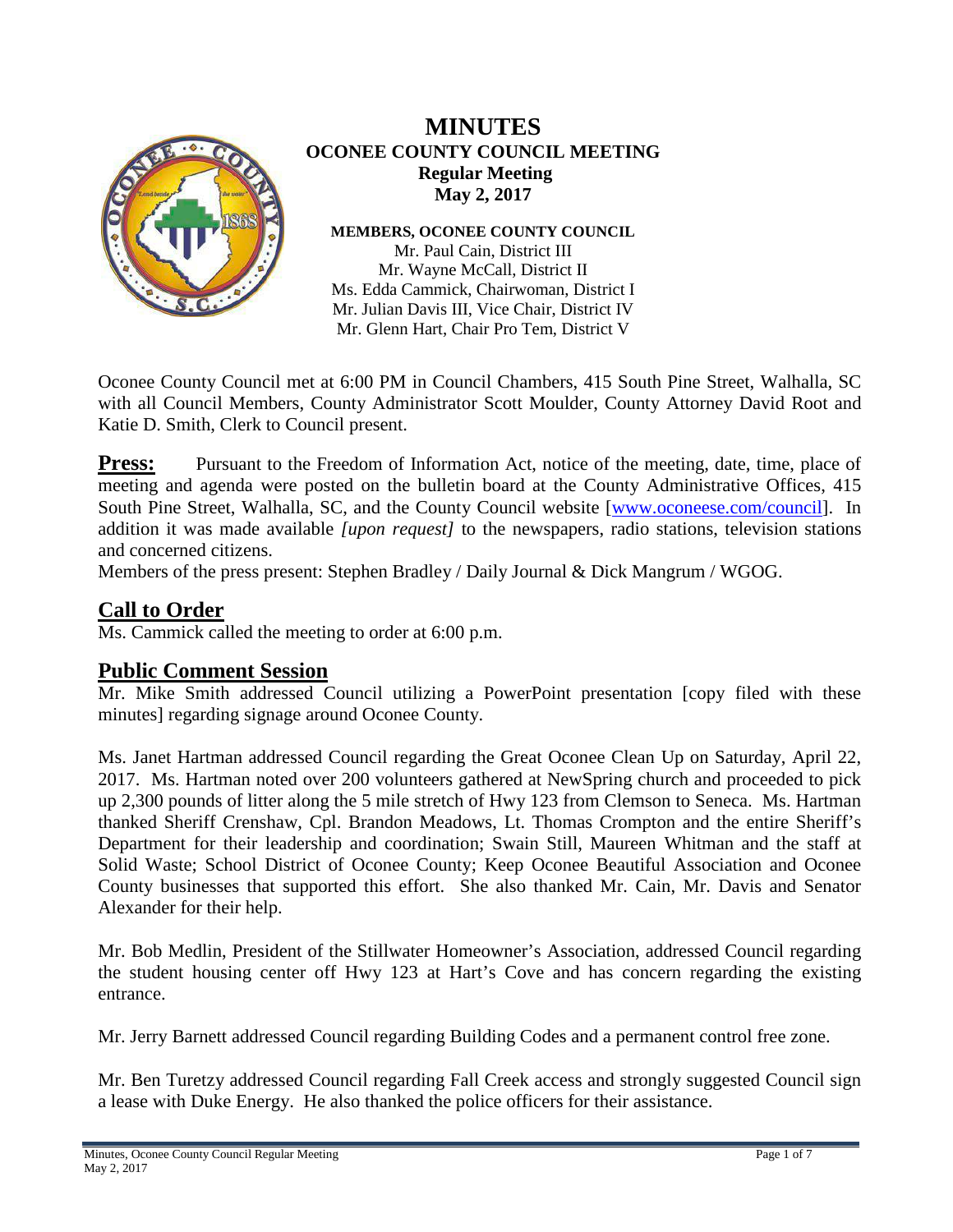Mr. Tom Markovich addressed Council regarding Building Codes Appeal Board and membership of the Board and control free zoning.

## **County Council Response to Public Comment**

Mr. Davis thanked both Mr. Smith and Mr. Medlin for their comments regarding the signage and traffic concerns. He also thanked the Great Oconee Clean Up volunteers for their work and members of the community that were unable to come but had clean ups in their neighborhoods.

Upon Ms. Cammick's request to answer Mr. Medlin's comments, Mr. Moulder noted part of the agreement to work with Project Entry was to be a secondary emergency access. There is an old logging road that was used for that property by Clemson that comes out onto Old Clemson Hwy but needs improvements and could be used for this purpose. The developer is aware of this and is in agreement with this.

### **Moment of Silence**

Ms. Cammick asked for a moment of silence prior the Invocation by the County Chaplain.

### **Invocation by County Council Chaplain:**

Mr. Root, County Council Chaplain, gave the invocation.

#### **Pledge of Allegiance:**

Mr. Cain led the Pledge of Allegiance to the Flag of the United States of America.

Mr. Davis made a motion, seconded by Mr. Hart, approved  $5 - 0$ , to amend the agenda to move **Proclamation P2017-04** under the Pledge of Allegiance per Sheriff's Crenshaw's request.

#### **Proclamation 2017-04**

PROCLAMATION 2017-04 FOR PEACE OFFICER'S MEMORIAL DAY

Ms. Cammick read the proclamation into the record.

Sheriff Crenshaw of the Oconee County Sheriff's Department and his staff that were present came forward to accept **Proclamation 2017-04** from Ms. Cammick.

#### **Approval of Minutes:**

Mr. Davis made a motion, seconded by Mr. Hart, approved  $5 - 0$  to approve the April 18, 2017 Regular Meeting minutes as presented.

#### **Presentations to Council**

Mr. Steve Pelissier, Appalachian Council of Governments, addressed Council utilizing a handout [copy of filed with these minutes] regarding the Annual Report for January – December 2016.

Council thanked Mr. Pelissier for the presentation and for ACOG making Oconee better.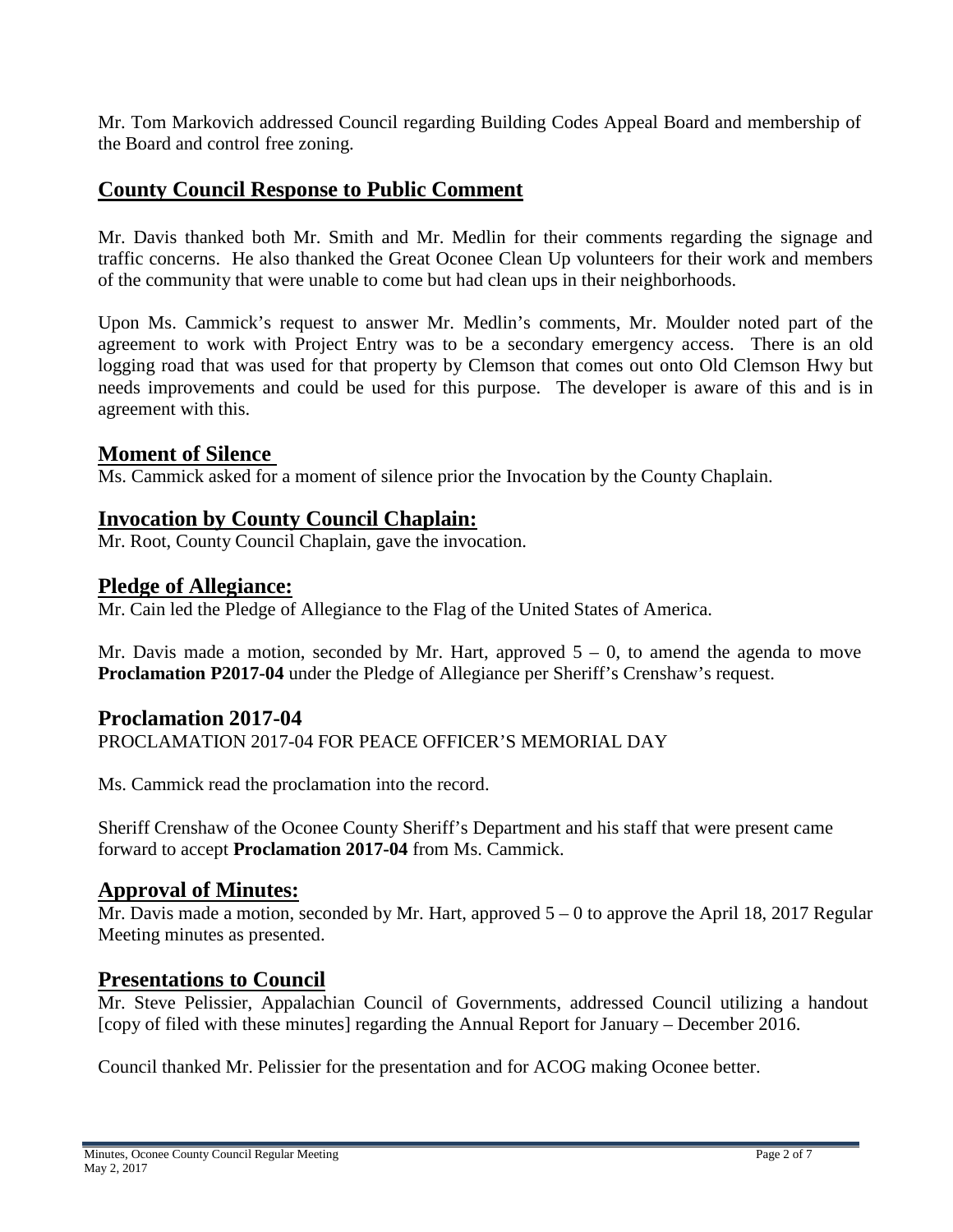# **Administrator's Report & Agenda Summary**

Mr. Moulder briefly reviewed with Council and for the public's benefit specifics related to the following matters before Council at this meeting:

- Proclamation: P2017-04
- Presentations to Council
- Public Hearing
- Third Reading
- Second Reading of Ordinance: 2017-05, 2017-08, 2016-20
- First Reading of Ordinance: 2017-10, 2017-11, 2017-12
- First & Final Reading of Resolution: R2017-05
- Discussion Regarding Action Items
- Board/Commission Appointments
- Council Committee reports

Mr. Davis made a motion, seconded by Mr. Cain, approved 5 – 0, for **Ordinance 2017-12** to follow Executive Session.

## **Public Hearings for the Following Ordinances**

There were no Public Hearings held.

## **Second Reading of the Following Ordinances**

**Ordinance 2017-05** "AN ORDINANCE AUTHORIZING THE EXECUTION AND DELIVERY OF A FEE IN LIEU OF TAX AGREEMENT BETWEEN OCONEE COUNTY, SOUTH CAROLINA AND PROJECT ENTRY; THE GRANTING OF SPECIAL SOURCE CREDITS; THE INCLUSION OF PROJECT ENTRY IN A JOINT COUNTY INDUSTRIAL AND BUSINESS PARK AND THE EXECUTION AND DELIVERY OF A MCIP AGREEMENT; AND OTHER MATTERS RELATING THERETO INCLUDING, WITHOUT LIMITATION, PAYMENT OF A FEE IN LIEU OF TAXES."

Mr. Davis made a motion, seconded by Mr. Hart, approved 5 – 0, to approve **Ordinance 2017-05** on second reading.

**Ordinance 2017-08** "AN ORDINANCE AUTHORIZING THE EXECUTION AND DELIVERY OF A FEE IN LIEU OF TAX AGREEMENT BETWEEN OCONEE COUNTY, SOUTH CAROLINA AND ITRON, INC.; AND OTHER MATTERS RELATING THERETO INCLUDING, WITHOUT LIMITATION, PAYMENT OF A FEE IN LIEU OF TAXES."

Mr. Davis made a motion, seconded by Mr. Hart, approved 5 – 0, to approve **Ordinance 2017-08** on second reading.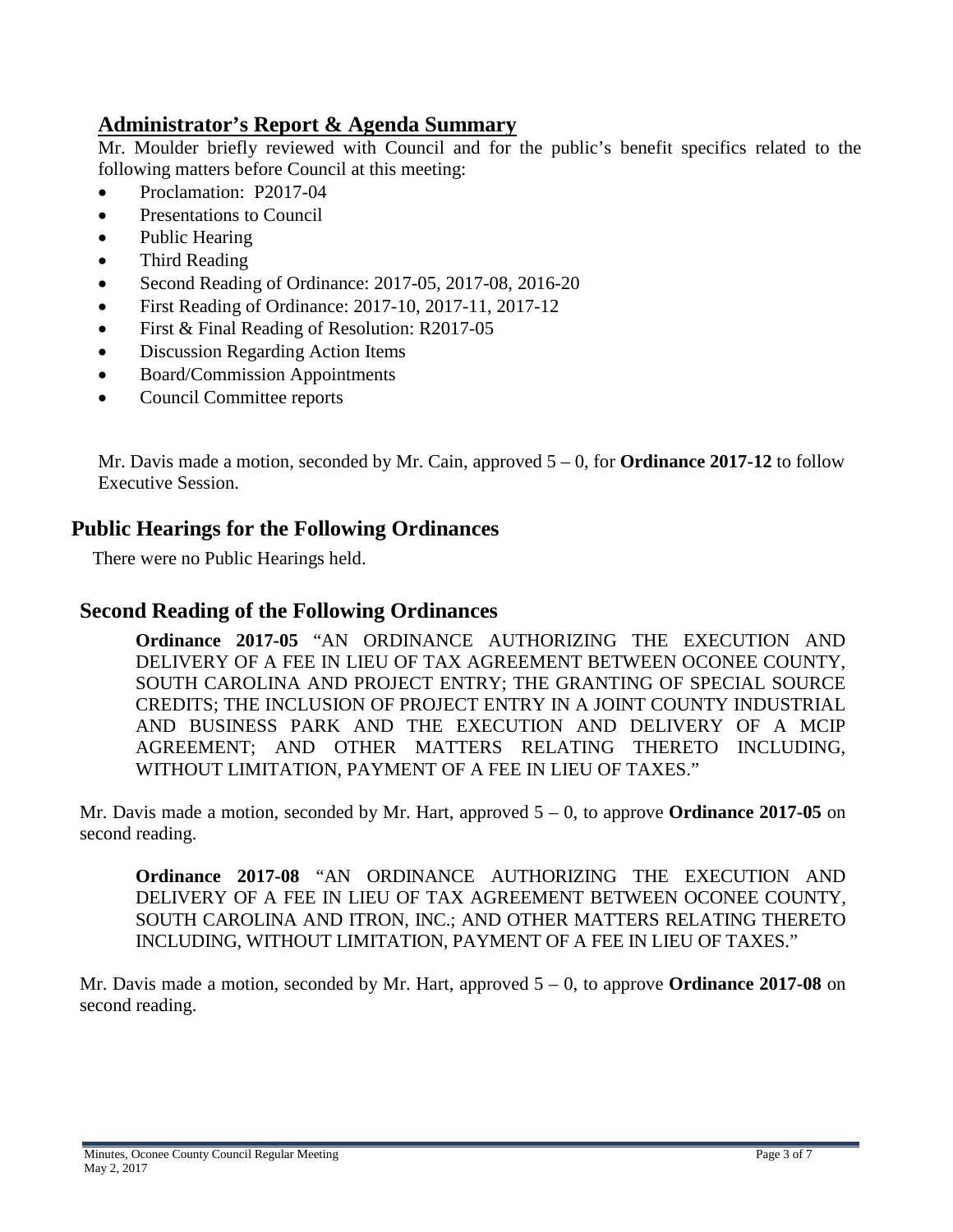**Ordinance 2016-20** "AN ORDINANCE AMENDING ARTICLE II OF CHAPTER 12 OF THE OCONEE COUNTY CODE OF ORDINANCES, REGARDING NOISE REGULATION WITHIN THE UNINCORPORATED AREAS OF THE COUNTY; AND OTHER MATTERS RELATED THERETO."

Mr. Davis made a motion, seconded by Mr. Hart, to approve **Ordinance 2016-20** on second reading. Discussion followed to include:

- Fines / Penalties
- Violation of any county Ordinance goes to Magistrate Court
- Fine max in Magistrate Court is \$500 referenced in Section 1-7; could be per incident and/or per incident day
- Fine amount is at the Magistrate's discretion
- Permit process for outdoor concerts
- Percentage of proceeds made at big events back to County
- Measurement sites
- Exemptions include industrial operations, agriculture, etc.

Regarding the motion made by Mr. Davis, seconded by Mr. Hart, approved  $5 - 0$ , to approve **Ordinance 2016-20** on second reading.

## **First Reading of the Following Ordinances**

**Ordinance 2017-10 "**AN ORDINANCE TO AMEND CHAPTER 6, ARTICLE III OF THE CODE OF ORDINANCES OF OCONEE COUNTY PERTAINING TO THE OCONEE COUNTY BOARD OF BUILDING CODE APPEALS; AND OTHER MATTERS RELATED THERETO."

Mr. Davis made a motion, seconded by Mr. Hart, to approve **Ordinance 2017-10** on first reading.

Discussion followed to include:

- 1 General Contractor, 1 Licensed Home Builder, and either 2 licensed in a trade such as electrician or carpenter
- 4 persons who are either licensed contractors or residential builders
- Failure of a member to recuse oneself due to a conflict of interest is grounds for immediate removal by Council

Mr. Tom Markovich addressed Council regarding general contractors and mechanical contractors, which include heating and air conditioning and plumbers. There is a distinction between general contractors and mechanical contractors that work on residential projects because they are not generally licensed. They are just required to have a registration and operate under the builder's license.

Amend **Ordinance 2017-10** to reflect the following:

• First Amendment: Under 2b and 2f to state either 4 persons who are either licensed contractors or residential builders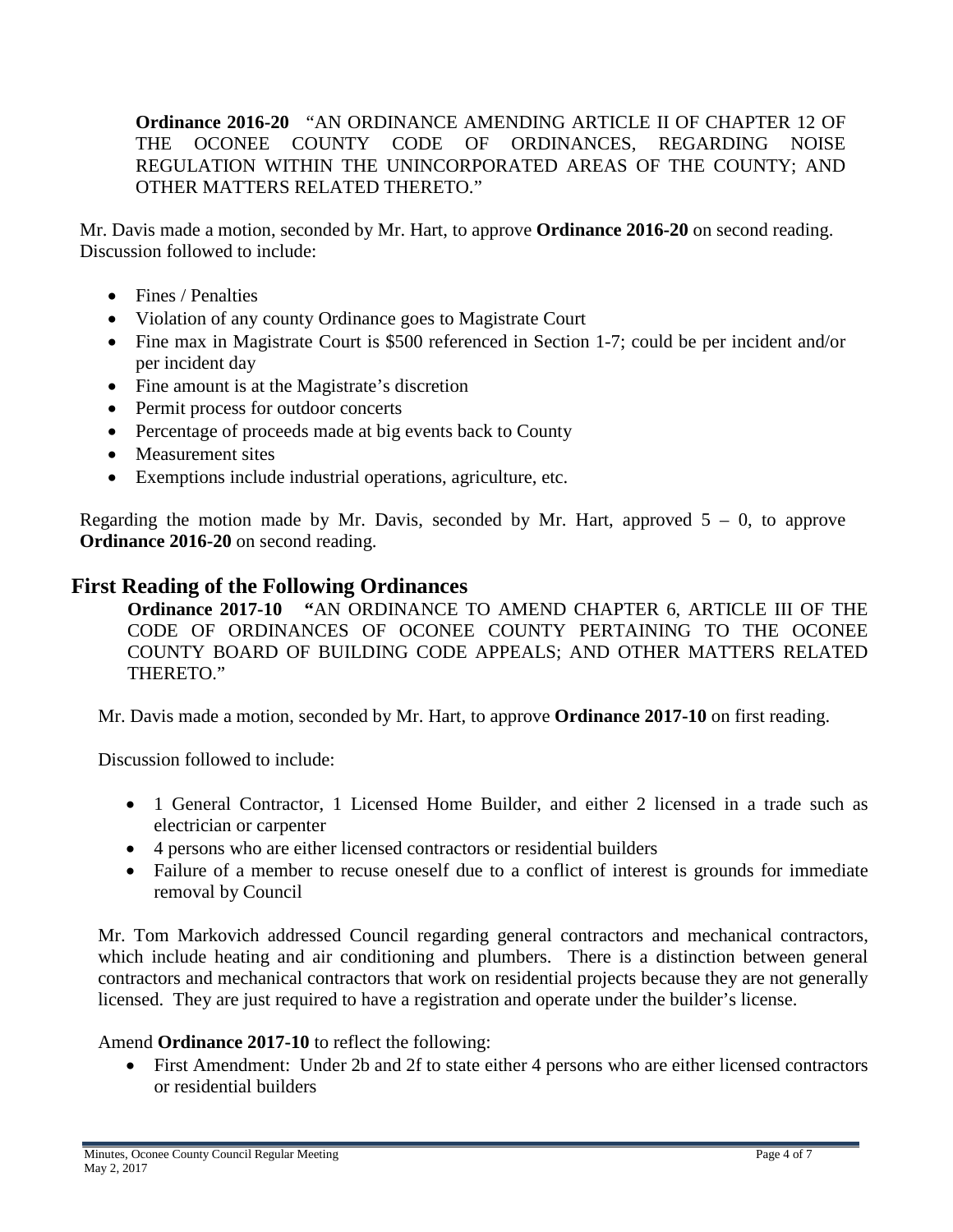• Second Amendment: Under 2b is to delete the sentence Oconee County Fire Chief shall serve as a non-voting, ex-officio member and insert when matters arising under international residential code, the building official shall serve as a non-voting ex-officio member.

Mr. Davis amended original motion, seconded by Mr. Cain, approved 5 – 0, to amend **Ordinance 2017-10** as stated by Mr. Root.

Ms. Cammick requested the vote for the passage of **Ordinance 2017-10** as amended based on the motion made previously by Mr. Davis, seconded by Mr. Cain, and was approved  $5 - 0$  as amended.

**Ordinance 2017-11** "AN ORDINANCE AMENDING CHAPTER 38 OF THE OCONEE COUNTY CODE OF ORDINANCES, IN CERTAIN LIMITED REGARDS AND PARTICULARS ONLY, REGARDING THE CONTROL FREE DISTRICT; AND OTHER MATTERS RELATED THERETO." [**Staff requests that this proposed ordinance be referred to the Planning Commission for review and report after first reading in order to comply with section 38-8.1 of the Oconee County Code of Ordinances.]**

Mr. Cain made a motion, seconded by Mr. Hart, to approve **Ordinance 2017-11** on first reading.

Discussion followed to include:

- Anything that has been rezoned to any particular district could go back to control free if passes through three readings
- Must go back to Planning Commission to review and make report

Regarding the motion made by Mr. Cain, seconded by Mr. Hart, the motion **failed**  $2 - 3$  [Mr. Cain, Mr. Davis & Ms. Cammick opposed].

**Ordinance 2017-12** "AN ORDINANCE AUTHORIZING THE EXECUTION AND DELIVERY OF A GROUND LEASE AGREEMENT BETWEEN OCONEE COUNTY AS LESSOR AND THE FOOTHILLS AGRICULTURAL RESOURCE AND MARKETING CENTER AS LESSEE; AND OTHER MATTERS RELATED THERETO."

Agenda was amended and approved for **Ordinance 2017-12** to follow Executive Session.

## **First & Final Reading for the Following Resolutions**

**Resolution 2017-05** "A RESOLUTION AUTHORIZING THE EXECUTION AND DELIVERY OF THE SOUTH CAROLINA STATEWIDE MUTUAL AID AGREEMENT FOR EMERGENCY AND DISASTER RESPONSE/RECOVERY."

Mr. Hart made a motion, seconded by Mr. Davis, approved 5 – 0 to approve **Resolution R2017-05** on first & final reading.

## **Discussion Regarding Action Items**

None at this meeting.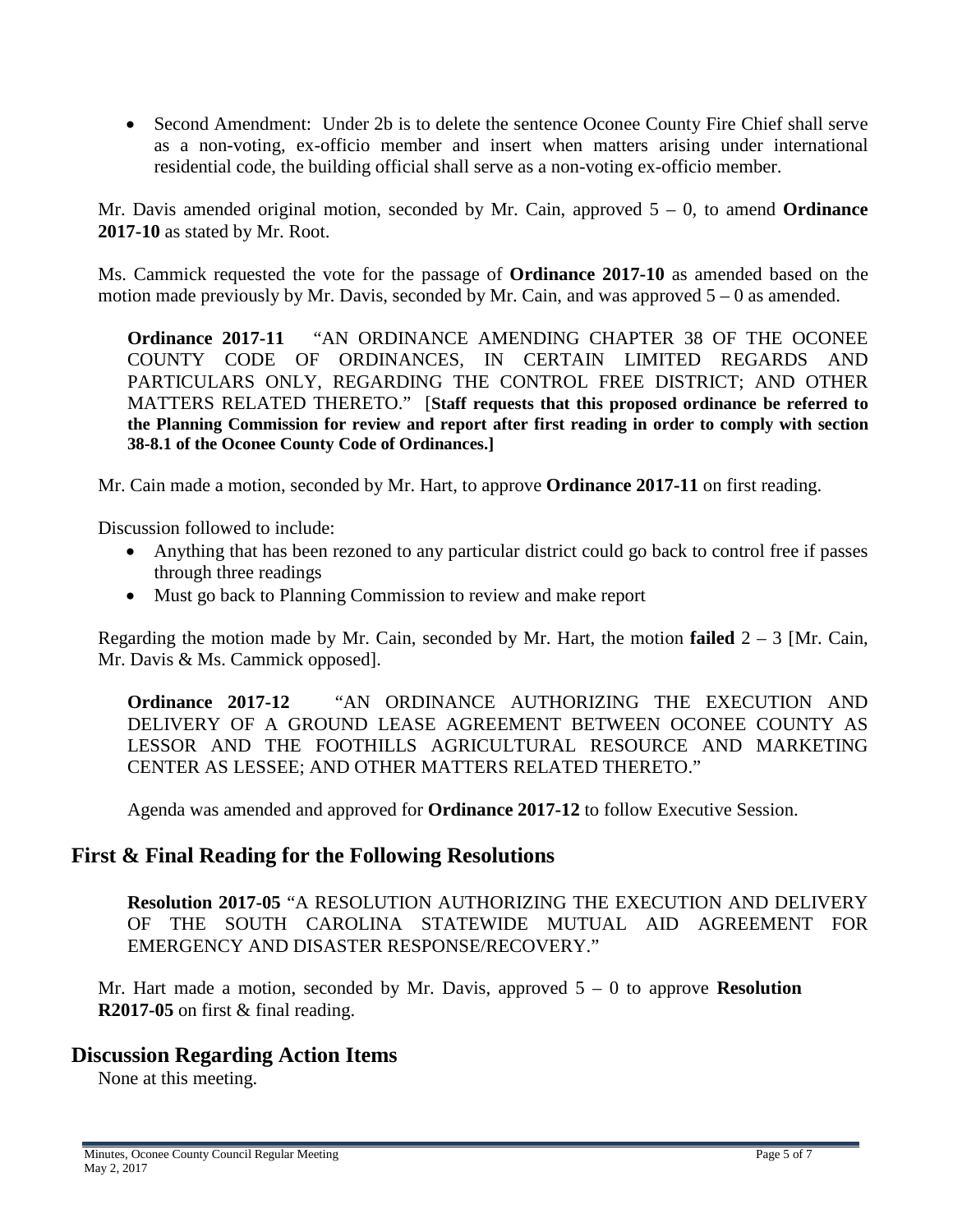# **Board & Commission Appointments**

# **Building Codes Appeal Board**

No nominations were made.

## **Old / Unfinished Business:**

None at this meeting.

**New Business:** Mr. Davis noted in the Budget, Finance & Administration Committee [held April 25, 2017] meeting there was discussion with moving forward with a recreation committee and creating a designed plan for recreation in Oconee County.

Mr. McCall inquired about the upper end of Fall Creek and the parking area. Mr. Moulder noted they were going to continue with the safety provisions as last year working with Duke Energy.

### **Council Committee Reports:**

None at this meeting.

### **Executive Session:**

Mr. Hart made a motion, seconded by Mr. Davis, approved  $5 - 0$  to enter into Executive Session for the following purposes, as allowed for in § 30-4-70(a) of the South Carolina Code of Laws:

 *[1] to receive legal advice and address contractual negotiations in relation to the lease of certain county-owned property located on Sandifer Blvd., consisting of approximately fifty-eight (58) acres, to the Foothills Agricultural Resource and Marketing Center, a South Carolina nonprofit entity.*

Council entered Executive Session at 7:33 p.m.

Council returned from Executive Session at 8:11 p.m. on a motion made by Mr. Davis, seconded by Mr. Hart, approved  $5 - 0$ .

Ms. Cammick stated that no action was taken in Executive Session.

**Ordinance 2017-12** "AN ORDINANCE AUTHORIZING THE EXECUTION AND DELIVERY OF A GROUND LEASE AGREEMENT BETWEEN OCONEE COUNTY AS LESSOR AND THE FOOTHILLS AGRICULTURAL RESOURCE AND MARKETING CENTER AS LESSEE; AND OTHER MATTERS RELATED THERETO."

Mr. Cain made a motion, seconded by Mr. Hart, approved 5 – 0, to approve **Ordinance 2017-12** on first reading.